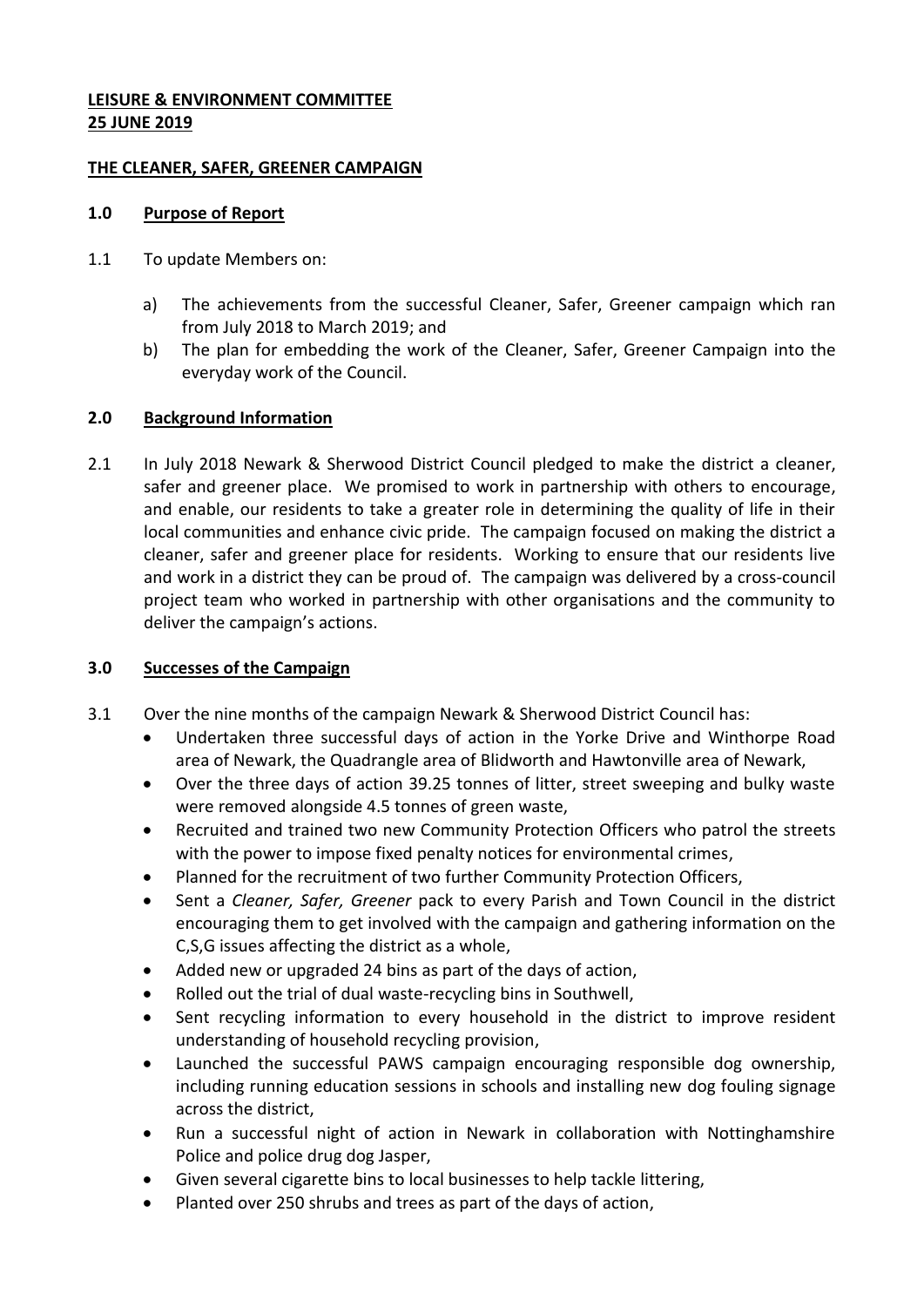- Developed the 'Green Champion' resource pack to encourage and support community litter picking,
- Achieved the Park Mark Safer Parking Award and Disabled Parking Accreditation in all Newark and Sherwood District Council car parks,
- Increased the profile of behavioural enforcement actions in the district by increasing the publicising of Criminal Behaviour Orders,
- A 1,400% increase in the number of FPNs given (1 FPN was served between July 2017 and March 2018 and 15 were served between July 2018 and March 2019),
- A 336% increase in the number of community protection enforcement actions (CPWs, CPNs, FPNs). $1$  11 actions were taken between July 2017 and March 2018 and 48 actions were taken between July 2018 and March 2019.
- Launched the Balderton Safer Partnership action plan,
- Four NSDC parks received the Green Flag Award in recognition of their value as well managed green spaces,
- Worked with the community, local schools and youth groups to paint a mural in Hatchett's underpass and graffiti art at Hawtonville teen hangout using art and community engagement to tackle graffiti; and,
- Built a strong brand that is well respected across the district.

The campaign's Council wide focus on the front line issues that impact residents every day was a great success. It re-energised and refocused the Council on the streets and green spaces across the district and enabled the Council to develop their relationships with local communities and work with these communities to make these spaces even better. The campaign also helped Council teams build stronger connections across the organisation and with external partners.

- 3.2 To deliver the campaign the Council worked with a range of partners to deliver activities, embed community engagement, improve communications and undertake three successful days of action. Throughout the campaign the Council have worked in partnership with:
	- Nottinghamshire County Council,
	- Newark and Sherwood Homes,
	- Ideverde,
	- Nottinghamshire Police,
	- Nottinghamshire Fire and Rescue,
	- Via East Midlands,
	- Veolia.
	- Fernwood Foxes Football Club,
	- McDonald's and KFC,
	- Newark Striders,
	- Sherwood Forest Trust.
	- The Balderton Safer Partnership,
	- Parish and Town Councils,
	- Reach.

1

- Change Grow Live,
- The Probation Service,
- Active for Today,

<sup>1</sup> Community protection enforcement is a 3 stage process. A CPW is a warning and only if this warning is not considered the CPN is given and then the fine (the FPN).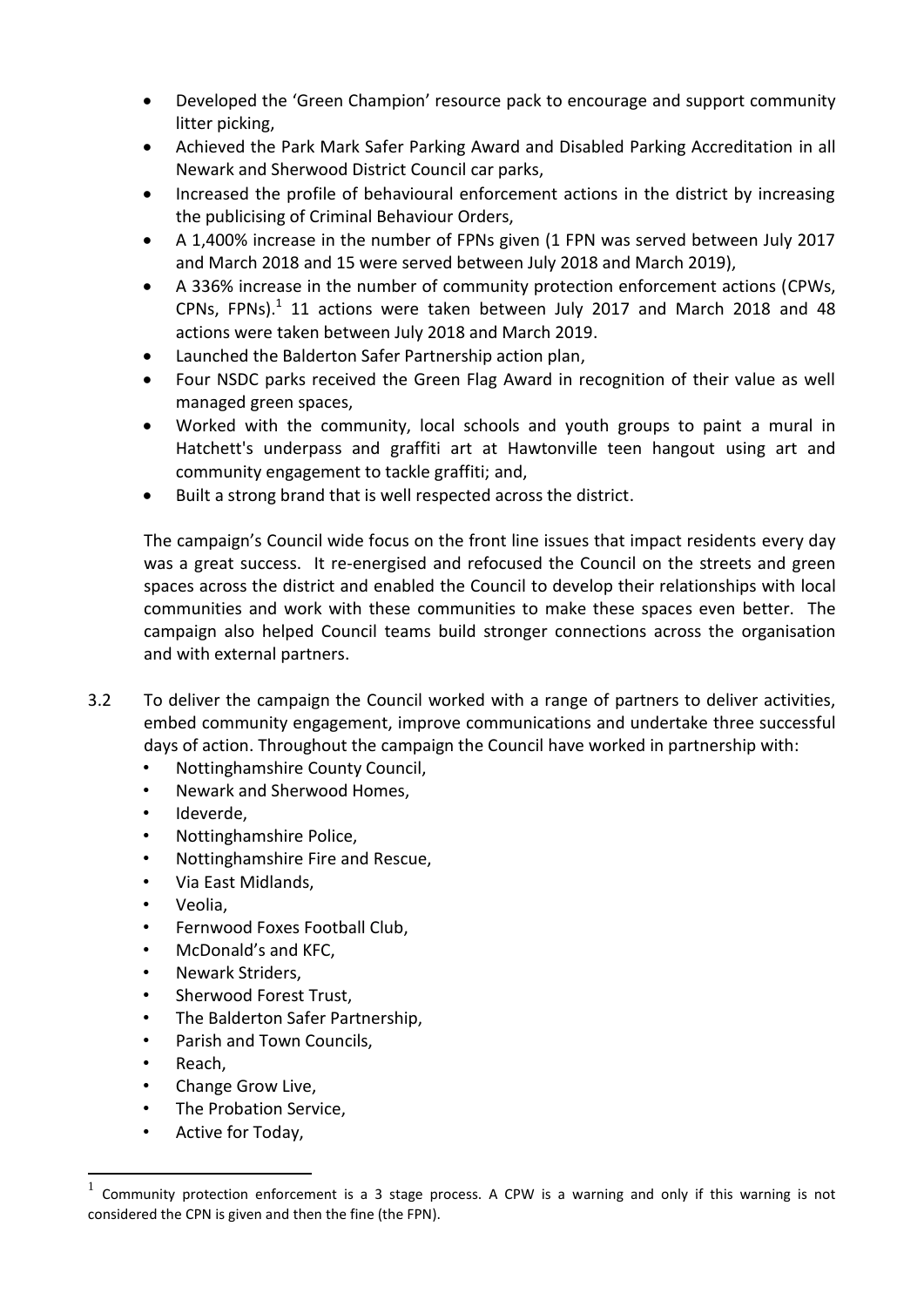- The Co-op,
- Dogs Trust,

<u>.</u>

- Nottingham Community Housing Association,
- Sam's Work Place,
- Forestry Commission,
- Woodhead Group,
- William Gladstone School,
- People of Peace and other Community Groups.
- 3.3 A review of the performance of the campaign quantifies this success. The table below shows the campaign objectives and some of the key outputs of the campaign. The performance statistics are the results of a comparison of performance before Cleaner, Safer Greener (between July 2017 and March 2018) and during Cleaner, Safer Greener (July 2018 and March 2019).

| 5                                                                                                      |                                                                                                                                                                                                                                                                                                                                                                           |
|--------------------------------------------------------------------------------------------------------|---------------------------------------------------------------------------------------------------------------------------------------------------------------------------------------------------------------------------------------------------------------------------------------------------------------------------------------------------------------------------|
| Increase the reporting of littering, dog fouling<br>and fly-tipping                                    | 32% increase in the number of requests relating<br>to litter and street cleaning, and a 12% increase<br>in the number of dog fouling incidents<br>reported.                                                                                                                                                                                                               |
| Reduce littering, dog fouling and fly-tipping                                                          | 25% decrease in the number of sites failing<br>street and environmental cleanliness litter<br>standards.                                                                                                                                                                                                                                                                  |
| Increased reporting of "grot-spots" to build a<br>grot spot map and target cleaning activities         | 11 targeted community action days undertaken<br>during the campaign. <sup>2</sup>                                                                                                                                                                                                                                                                                         |
| litter levels by supporting<br>Reduce<br>and<br>encouraging community litter picks                     | 15 community litter picks undertaken<br>by<br>communities, with the support of Newark and<br>Sherwood, during the course of the campaign.<br>A 114% increase since the undertaking of the<br>campaign. These litter picks have<br>been<br>undertaken across the<br>district<br>including<br>Blidworth, Newark, South Clifton, Balderton,<br>North Muskham and Bilsthorpe. |
| Take an uncompromising approach to the use<br>of Fixed Penalty Charges for environmental<br>offences   | A 50% increase in the number of FPNs given for<br>environmental offences.                                                                                                                                                                                                                                                                                                 |
| <b>Safer</b>                                                                                           |                                                                                                                                                                                                                                                                                                                                                                           |
| Take an uncompromising approach to the<br>enforcement<br>of<br>Anti-Social<br>Behaviour<br>legislation | A 336% increase in the number of community<br>protection enforcement actions.                                                                                                                                                                                                                                                                                             |
| Increase enforcement around planning and<br>licensing                                                  | 53<br>planning enforcement<br>notices<br>issues<br>throughout the campaign.                                                                                                                                                                                                                                                                                               |
|                                                                                                        |                                                                                                                                                                                                                                                                                                                                                                           |
| Develop the<br>council's<br>partnerships<br>and<br>communication<br>with<br>networks<br>key            | 2,099 residents signed to the Neighbourhood<br>Alert App within the Newark and Sherwood                                                                                                                                                                                                                                                                                   |

 $^2$  A community action day is a day more directly supported by the Council, often with officer involvement, whilst community litter picks are undertaken by the community and with the support of the Council regarding equipment and the removal of waste.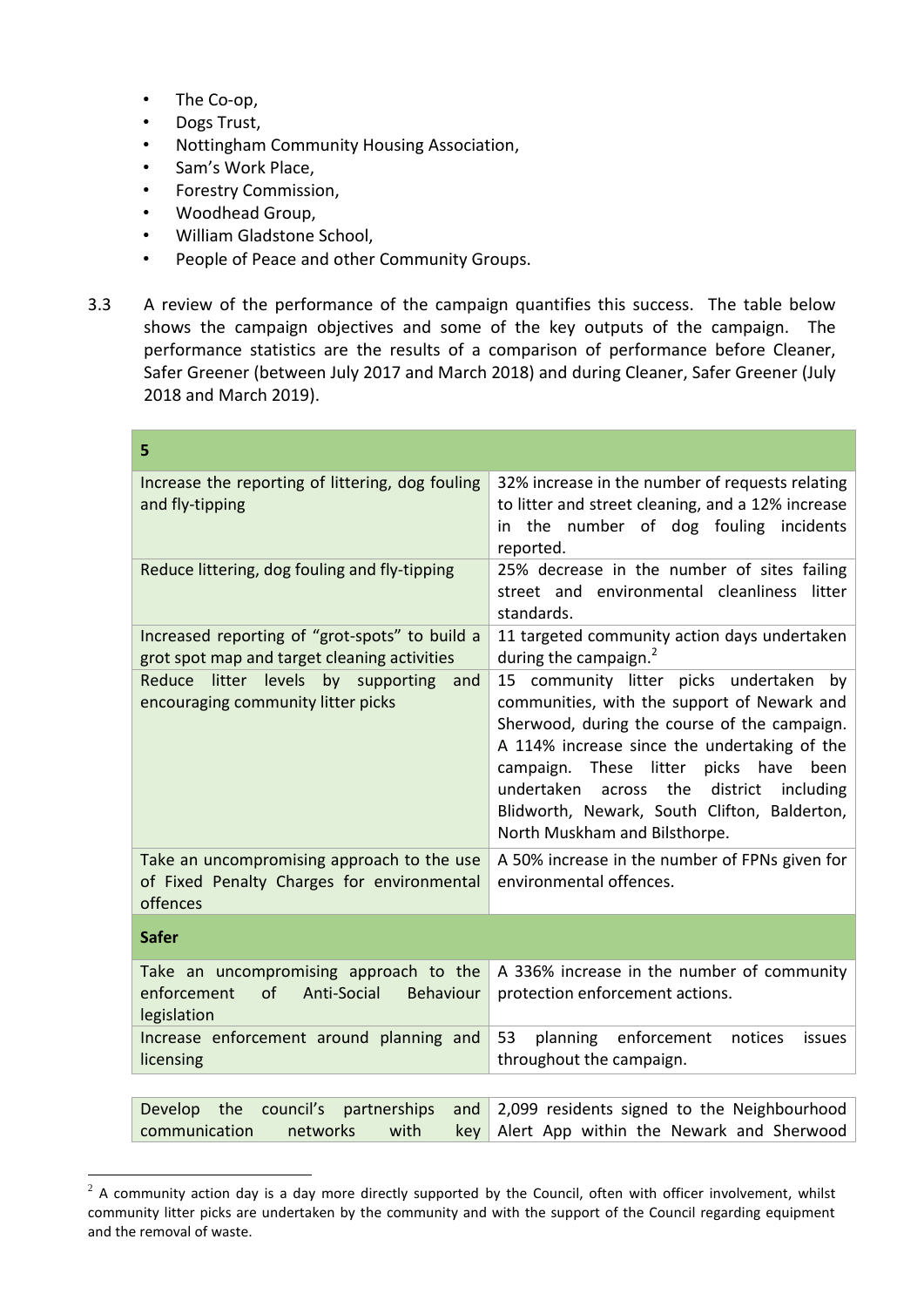| Police<br>organisations such<br>the<br>and<br>as<br>Neighbourhood Alert                     | district at the end of the campaign. Two new<br>Neighbourhood Watch schemes set up during<br>the 9 month campaign.                                                                                                   |
|---------------------------------------------------------------------------------------------|----------------------------------------------------------------------------------------------------------------------------------------------------------------------------------------------------------------------|
| coordinate<br>Strengthen and<br>the<br>council<br>response to nuisance neighbour complaints | 33% increase in the number of formal notices<br>served in breaches of tenancy, including notices<br>given as a result of nuisance neighbour<br>complaints.                                                           |
| Work with the Police to promote and support<br>the effective use of CCTV                    | 12 proactive joint police activities throughout<br>the campaign including joint visits, nights of<br>action and joint actions.                                                                                       |
| <b>Greener</b>                                                                              |                                                                                                                                                                                                                      |
| Reduce littering in parks and green spaces                                                  | 2% increase in the percentage of key parks and<br>open spaces meeting litter standards.                                                                                                                              |
| Reduce Anti-Social Behaviour in parks and<br>green spaces                                   | Launched a new scheme of referrals for park<br>staff and trained rangers to handout FPNS in<br>parks. 18 referrals from Parks staff to the Anti-<br>Social Behaviour team made during the<br>campaign.               |
| Increase recognition of the parks and green<br>spaces in the District                       | 6 Green Flag and Green Pennant awarded parks<br>in the district.                                                                                                                                                     |
| Increase the percentage of household waste<br>sent for reuse, recycling or composting       | 5% increase in the percentage of household<br>waste sent for reuse, recycling and composting<br>district achieving its highest<br>the<br>with<br>performance to date in July-September 2018<br>with a rate of 35.1%. |

- 3.4 The campaign received excellent press coverage and social media engagement. **Appendix One** gives an overview of the extensive press coverage the Cleaner, Safer, Greener achieved throughout the campaign including television coverage at local and regional level.
- 3.5 In late March, Councils across the country received Government funding for High Street Community Clean Ups, with the aim of increasing pride in local high streets, promoting better cleanliness and opportunities for volunteering. NSDC received £21,205 and is aiming to run three events over 2019/20, starting with the Day of Action in Newark Town Centre.

# **4.0 Why is 'Cleaner, Safer, Greener' Important?**

- 4.1 A clean, safe and green environment promotes wellbeing, happiness and productivity and improves the lives of residents in, and visitors to, the district.
- 4.2 This is not just the view of the council. Between October and December 2018 11,224 residents completed a Resident Survey. The survey offered residents the opportunity to feedback to Newark and Sherwood District Council about; their experiences as council customers and residents of Newark and Sherwood, their satisfaction with council services, and what services they think are the most important and in most need of improvement. The results of the survey reinforce the emphasis the Council is placing on the 'Cleaner, Safer, Greener' agenda.

# **'Cleaner'**

 58% of respondents are satisfied or very satisfied with the cleanliness of their local area. This is identical to the rating received in 2008. This is impressive considering the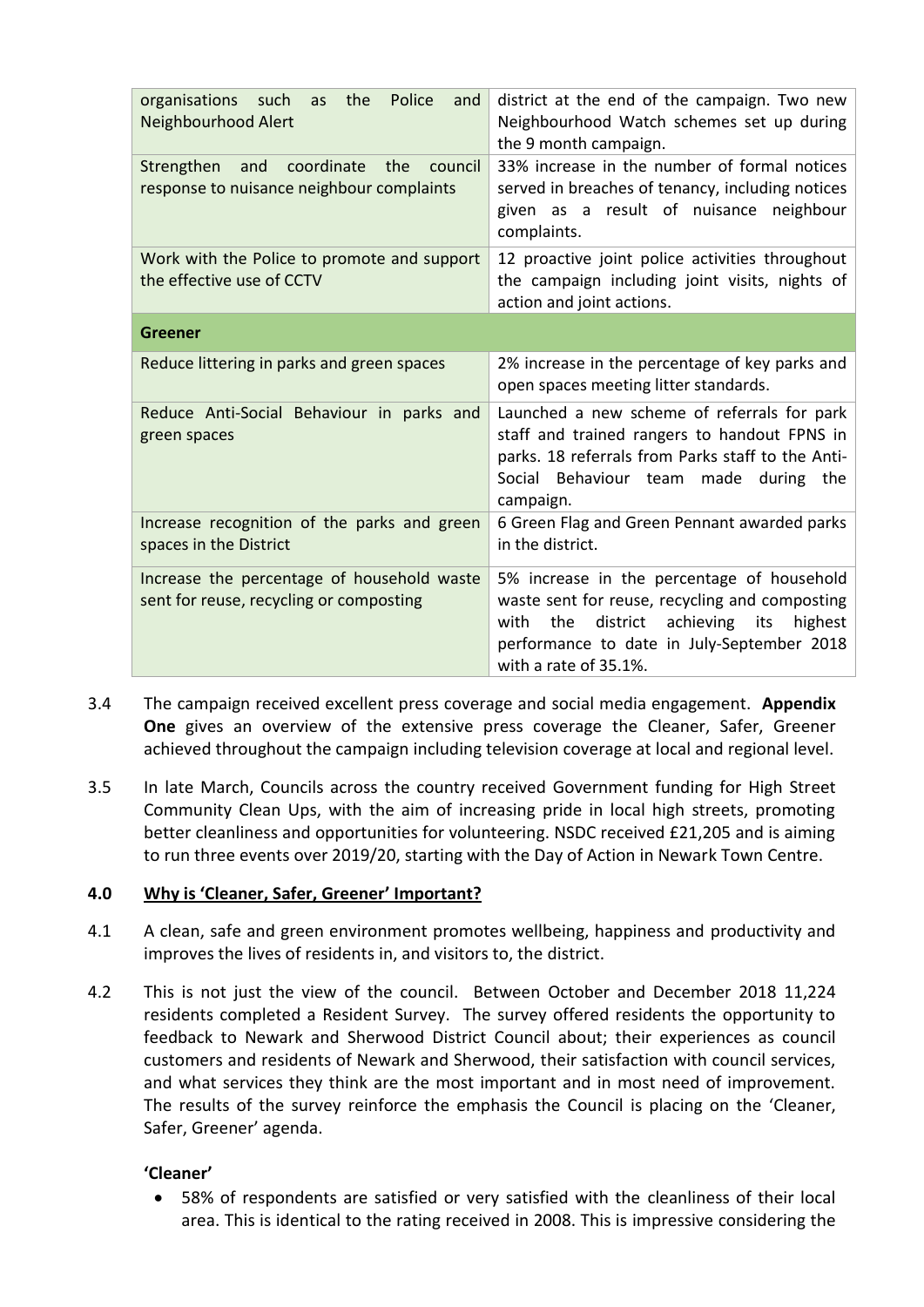last decade of austerity. However, this is still 7% lower than the national average with some wards receiving significantly lower satisfaction ratings. The lowest ward satisfaction rating being 32% and the highest 77%. Therefore, cleanliness is an area for improvement especially in certain parts of the district.

- The second largest theme in the resident comments was that the Council should address 'cleaner' issues, most notably fly tipping, littering and dog fouling.
- The fifth largest theme in the resident comments was requests for better recycling facilities, explanation of recycling and expansion of kerbside recycling.
- Residents were asked 'what is the most important service?' and they selected 'refuse collection and recycling' as fourth most important closely followed by 'keeping streets and public areas clean and tidy.'
- Similarly, 'keeping streets and public areas clean and tidy' was selected third when residents were asked 'what services are most in need of improvement'.

# **'Safer'**

- 79% of respondents feel safe or very safe when outside in their local area during the day. This is a 10% fall since 2008 and 14% lower than the national average.
- 41% of respondents feel safe or very safe outside in their local area after dark. This is a 14% fall since 2008 and 35% lower than the national average. Once again, some wards received significantly lower feelings of safety than others. The lowest feeling of safety being 16% meaning only 16 out of 100 residents in that ward feel safe or very safe after dark whilst and highest ward rating was 64%. The 6 wards that received the lowest ratings were all town centre wards. It must be noted regarding this data that, of those who provided the information, 67% of survey respondents were over 55 years of age. This is a skew of 25% when compared to the district average, and may contribute to the perspective of the data. However, overall, these feelings mark another area for improvement and emphasise the need for a focus on safer activities.
- The seventh largest theme in the resident comments was that the Council should focus on tackling anti-social behaviour and reducing crime, including improving responsiveness to low-level crimes.
- Residents were also asked 'what is the most important service?' and they selected 'tackling anti-social behaviour and reducing crime' second. Similarly, 'tackling antisocial behaviour and reducing crime' was selected second when residents were asked 'what services are most in need of improvement'.

# **'Greener'**

- 67% of respondents are satisfied or very satisfied with the parks and green open spaces in their local area. This marks a 1% increase in resident satisfaction since 2008.
- 90% of respondents said it was important or very important to them be able to live in a sustainable and environmentally aware way. This highlights an area than requires focus. This statistic shows that residents care about living sustainability and want to prioritise activities that enable them to do so.
- The thirteenth most mentioned theme from the resident comments was requests to improve maintenance/care of green spaces, parks, roundabouts and verges.
- 4.3 This emphasis on 'Cleaner, Safer, Greener' issues is supported by the feedback received by Parish and Town Councils. A Cleaner, Safer, Greener pack and questionnaire was sent to each Parish and Town Council in the district to encourage engagement with the campaign and gather information on the issues affecting the district. The questionnaires were completed between October and December 2018 and 27 responses were received. When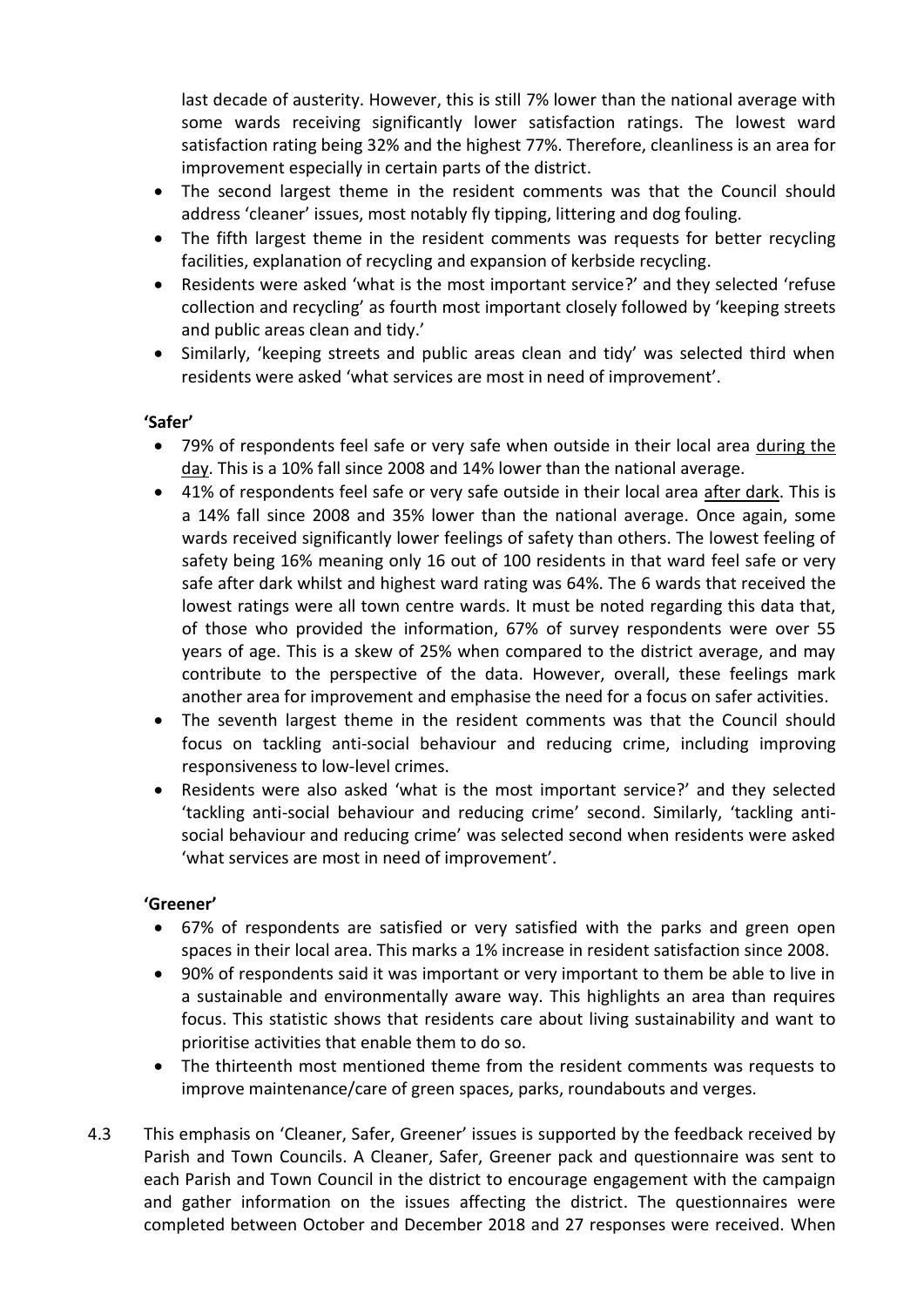asked "what are the top five priorities for the development of your local community over the next five to fifteen years?" the most mentioned topics, in ascending order, were;

- 1) Develop traffic and road infrastructure, including reducing speeding and improving the condition of roads
- 2) Maintain, develop and continue to use community assets
- **3) Focus on cleaner issues such as dog fouling, fly tipping, littering and abandoned cars**
- **4) Maintain/develop parks, play areas and green spaces**
- 5) Develop community infrastructure including public transport, shops and markets
- **6) Increase police prescence and reduce crime and anti-social behaviour**
- 4.4 These topics mirror the emphasis given by the Cleaner, Safer, Greener campaign and evidence that the work of the campaign is a priority for both Parish and Town Councils and residents. This demonstrates the importance of the work undertaken by the Council to make the district a place we are all proud of.

### **5.0 Embedding Cleaner, Safer, Greener**

- 5.1 The success of the campaign and the feedback from residents evidences the value of the work of the Cleaner, Safer, Greener campaign, and as such the work of the campaign has been embedded into the ongoing work of the Council through the corporate objectives. The eleven corporate objectives for 2019-2023 were approved by full council on 8 March 2019 and three of these objectives relate to 'Cleaner, Safer and Greener'.
	- Improve the cleanliness and appearance of the local environment,
	- Reduce crime and anti-social behaviour and increase feelings of safety in our communities, and
	- Protect, promote and enhance the district's natural environment.
- 5.2 Each objective has underpinning activities and delivering the activities under these three objectives is how the campaign will be embedded into the everyday work of the Council. As of January 2019, focused 'Cleaner, Safer, Greener' activities were amalgamated under the Communities and Environment Directorate. And as such, moving forward, this directorate will be working together to deliver days of action and coordinated cross reaching activities, such as the rollout of the Green Champions scheme as well as working with external partners and communities to tackle issues such as fly tipping.
- 5.3 Progress on the Cleaner, Safer, Greener agenda will be reported on through the corporate KPIs outlined in the Community Plan and will follow the standard process for providing assurance that activities outlined under the objectives are being undertaken.
- 5.4 The legacy of Cleaner, Safer, Greener will also be continued Days of Action. It has been extremely effective to do a focused day of activity in partnership with the community and external organisations. It creates momentum and enthusiasm and leaves lasting community impact. The next days of action will focus on Town Centres in association with the 'National High Street Perfect Day' initiative promoting the vibrancy of the district's town centres. The next Day of Action will be in Newark Town Centre on 25 June 2019.

# **6.0 Equalities Implications**

6.1 Equalities impact assessments were completed as appropriate for Cleaner, Safer, Greener activities and actions.